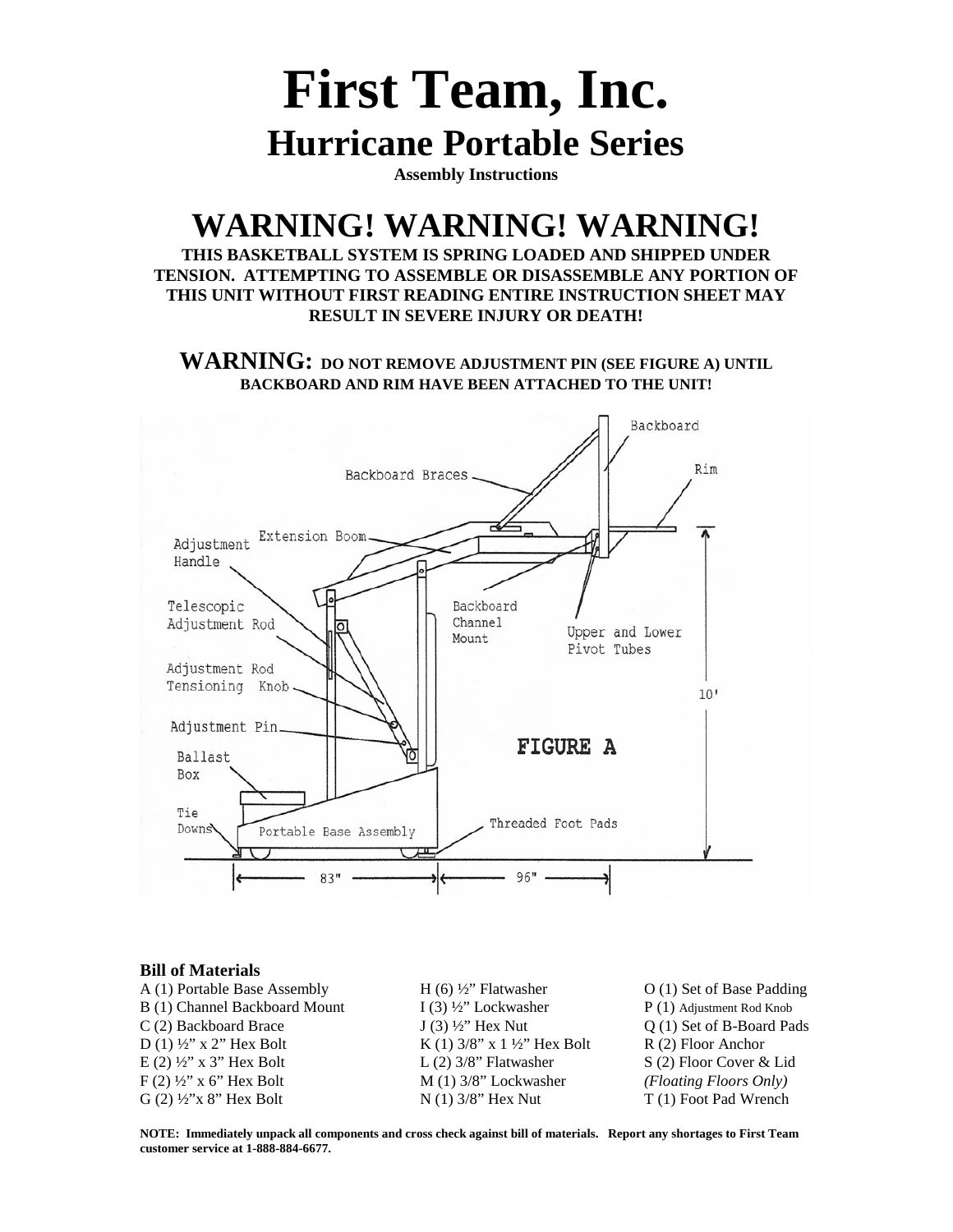## **WARNING! WARNING! WARNING!**

**THIS BASKETBALL SYSTEM IS SPRING LOADED AND SHIPPED UNDER TENSION. ATTEMPTING TO ASSEMBLE OR DISASSEMBLE ANY PORTION OF THIS UNIT WITHOUT FIRST COMPLETELY READING ENTIRE INSTRUCTION SHEET MAY RESULT IN SEVERE INJURY OR DEATH! FOLLOW INSTRUCTIONS AS THEY ARE LISTED AND OBEY ALL WARNINGS!!**

### **WARNING: DO NOT REMOVE ADJUSTMENT PIN (SEE FIGURE A) UNTIL BACKBOARD AND RIM HAVE BEEN ATTACHED TO THE UNIT!**

Remove portable base from shipping pallet. For your convenience your portable basketball system has been 95% pre-assembled.

Install ballast. **Warning: Failure to install correct amount of ballast weight can result in serious injury!** 720 lbs. of counter balance weight is required in the ballast box. Solid cement blocks are recommended, (24) 4"x 8"x 16" *solid* cement blocks can be placed inside the ballast box (two rows, 12 across). Blocks can be purchased at most building supply centers. **DO NOT PROCEED WITH ASSEMBLY UNTIL 720 LBS. OF BALLAST HAVE BEEN INSTALLED!**

Inside one of the boxes shipped with your portable base you should find (1) Backboard Channel Mount, (2) Backboard Braces and (1) Bolt Kit. Remove these items from the box.

Unpackage and lay your backboard face down on your working surface.

Lay the Backboard Channel Mount down onto the backboard aligning the four rim holes on the backside of the backboard with the four rim mounting holes in the Backboard Channel Mount as shown in Figure B. You will also notice a fifth hole located between the top two rim mounting holes. Make certain this hole is properly aligned with the matching hole in the steel plate portion of your backboard as well.

Using (1)  $\frac{1}{2}$ "x 2" hex bolt, (2)  $\frac{1}{2}$ " flatwasher, (1)  $\frac{1}{2}$ " lockwasher and (1)  $\frac{1}{2}$ " hex nut secure the Backboard Channel Mount to the backboard at POINT A, shown in Figure B.

Check to make sure the rim hole pattern in the Backboard Channel Mount lines up with the rim hole pattern in the backboard, adjust as necessary. When you are satisfied with alignment, unpackage rim and secure it to the Backboard and Backboard Channel Mount following the instructions provided with your rim. Tighten all bolts only "finger-tight" for now.

Before proceeding it is important to ensure that the correct number of springs have been loaded into the portable base. Your Hurricane portable base unit should have 7 springs loaded into the base unit. If your unit does not have the correct number of springs pre-loaded onto your unit **DO NOT PROCEED WITH ASSEMBLY, CALL FIRST TEAM IMMEDIATELY!**

For shipping purposes the extension boom on your portable base has been secured with a ratchet tensioning strap located at the front of the base. Loosen and remove the tensioning strap before proceeding.

Mount the Backboard/Channel/Rim assembly to the upper and lower pivot tubes on extension boom (See Figure A) using a  $\frac{1}{2}$ " x 8" hex bolt, (2)  $\frac{1}{2}$ " flatwashers, a  $\frac{1}{2}$ " lockwasher and a  $\frac{1}{2}$ " hex nut. Leave all hardware finger tight for now.

Place a level on top of the backboard and on top of rim. Adjust backboard and rim as necessary until both are level in all directions. When satisfied, tighten all hardware. **DO NOT FORGET TO TIGHTEN THE ½" SAFETY BOLT LOCATED BETWEEN THE TWO UPPER RIM ATTACHMENT POINTS COVERED IN STEP 6!**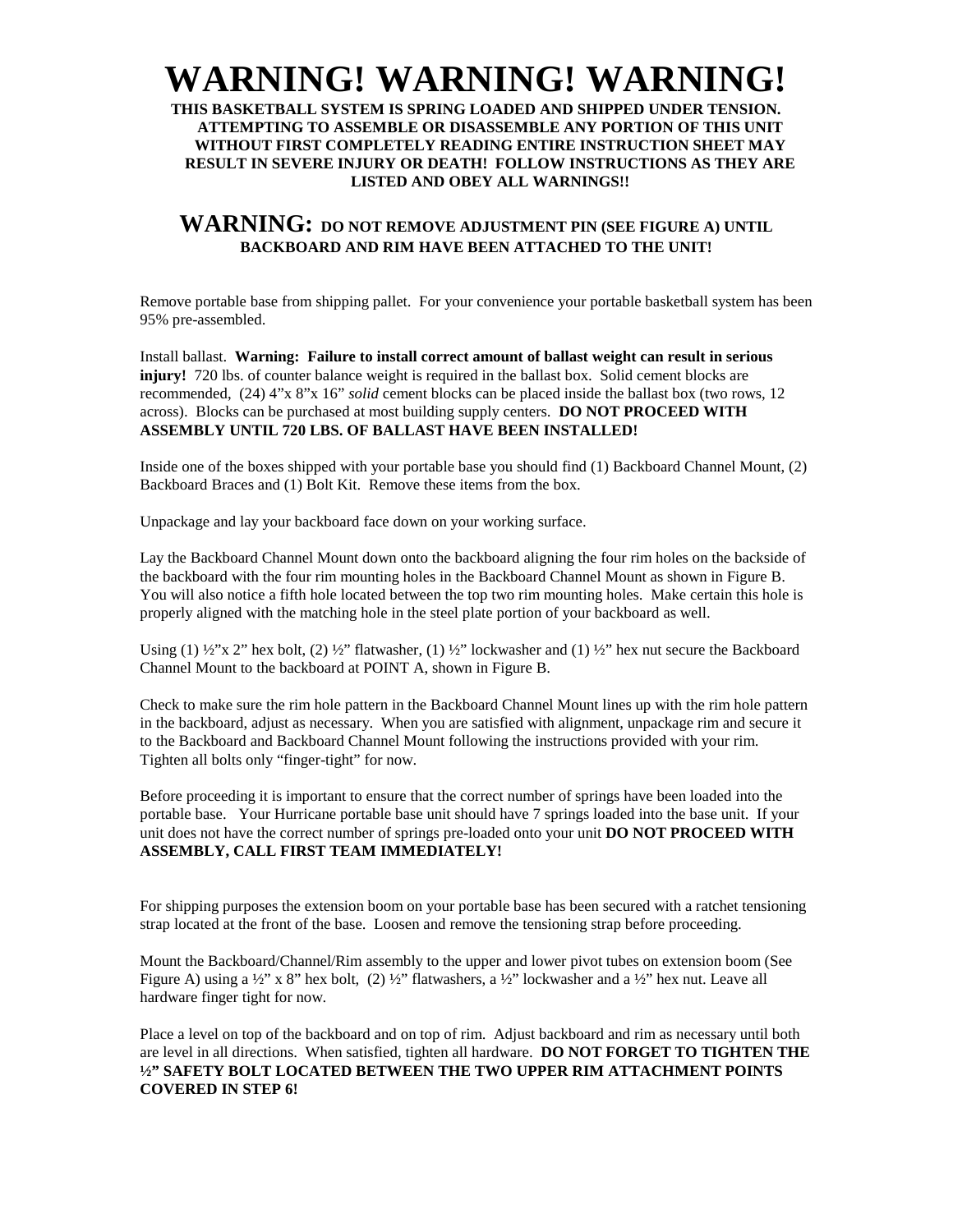Located on the telescopic adjustment rod you will find the adjustment pin (See Figure A). The telescopic adjustment rod has been secured with a safety bolt and a warning sticker. At this time tear off the red warning sticker attached to the safety bolt. Loosen and remove the safety bolt from the telescopic rod.

Next, pull the adjustment pin and raise unit so that rim is at its highest position, replace pin. Measure rim from playing surface to top of rim to make sure rim is at regulation  $10'$  (+/- $\frac{1}{4}$ "). If the rim is not  $10'$ , loosen both  $\frac{1}{2}$ "x 8" channel mounting bolts and slide board up or down as necessary (mounting holes are slotted vertically for this purpose) When rim is at 10', retighten hardware.

Next, pull adjustment pin and lower unit so rim is at 6'. Put a level on the face of the backboard. If necessary loosen the upper  $\frac{1}{2}$ " x 8" hex bolt and apply pressure to the face of the backboard to level backboard "front-to-back." Re-tighten hardware making sure backboard does not move. Lower unit back to its folded, storage position.

Attach backboard braces to the upper left and upper right slotted corner brackets in your backboard using the 3/8" carriage bolt hardware provided with your backboard. Attach the opposite end of your backboard braces to the slotted area on top of the extension boom using (1)  $3/8$ " x 1  $\frac{1}{2}$ " hex bolt, (2)  $3/8$ " flatwashers (1) 3/8" lockwasher and (1) 3/8" hex nut. (see figure A) Bend braces to fit as necessary.

Mount safety padding to the front and sides of the unit using the velcro strap connectors. The sewn rectangular pad fits over the top of the ballast box like a lid. You may want to raise the unit for this step. Also, attach backboard safety padding to backboard at this time following the directions in the padding box.

NOTE: Your Hurricane portable basketball goal comes with a Tie-Down feature on the back of the base unit. Floor anchors are also provided. If you desire to utilize this Tie-Down feature. Unpack the floor anchors and install them in your floor following the instructions included with the anchors. If you are installing anchors in a FLOATING FLOOR, be sure to install anchors according to instructions for FLOATING FLOORS.

Your Hurricane Tie-Downs may be secured to the floor anchors using either the ½" x 3" hex bolts (standard floors) or  $\frac{1}{2}$ " x 6" hex bolts (floating floors) provided with this unit.

The assembly of your Hurricane Portable Basketball System is complete! Keep this set of instructions for future reference. Before playing on the Hurricane, be sure you've read and fully understand all the directions for using this portable basketball goal listed under **"Operating Your Hurricane Portable Basketball System"** on the last page of these instructions.